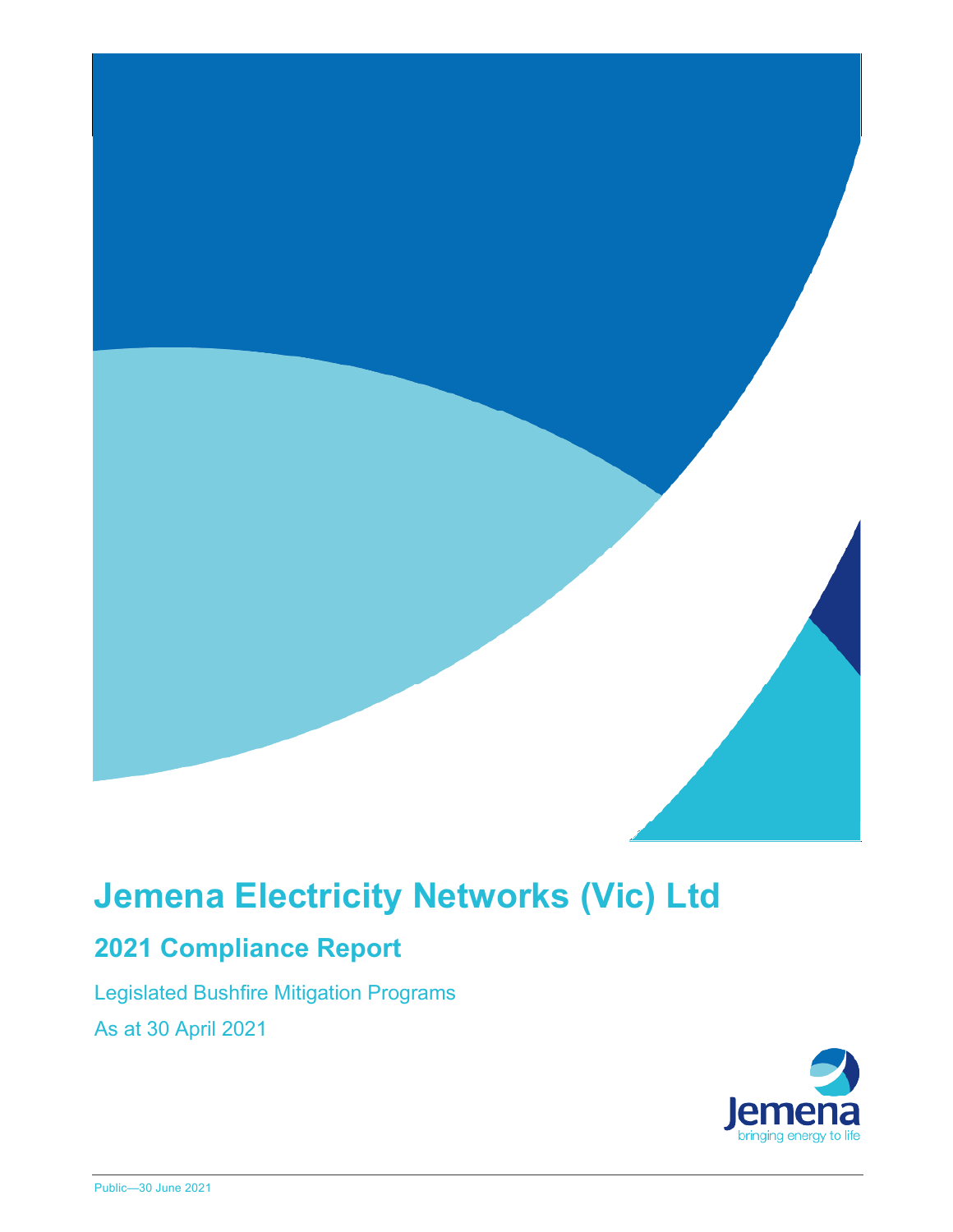### **1. Overview**

Under Section 120P of the Electricity Safety Act, Jemena Electricity Networks (Vic) Ltd (JEN) is required to submit an Annual Compliance Report to ESV before 1 Aug each year. .

The report covers the status of three additional bushfire mitigation duties as:

- installation of Rapid Earth Fault Current Limiters (**REFCL**) (or similar technology) with performance capacities as prescribed in the bushfire mitigation regulations;
- construction of electric power lines in areas defined "Electric Line Construction Areas" (**ELCA**) in the Act; and
- installation of Automatic Circuit Reclosers (**ACR**) for Single Wire Earth Return (**SWER**) lines.

JEN does not have electric power lines in ELCA and all SWER lines were removed by 2012. The status of the delivery of the prescribed RECFL at JEN Zone Substation, Coolaroo (**COO**), is reported below.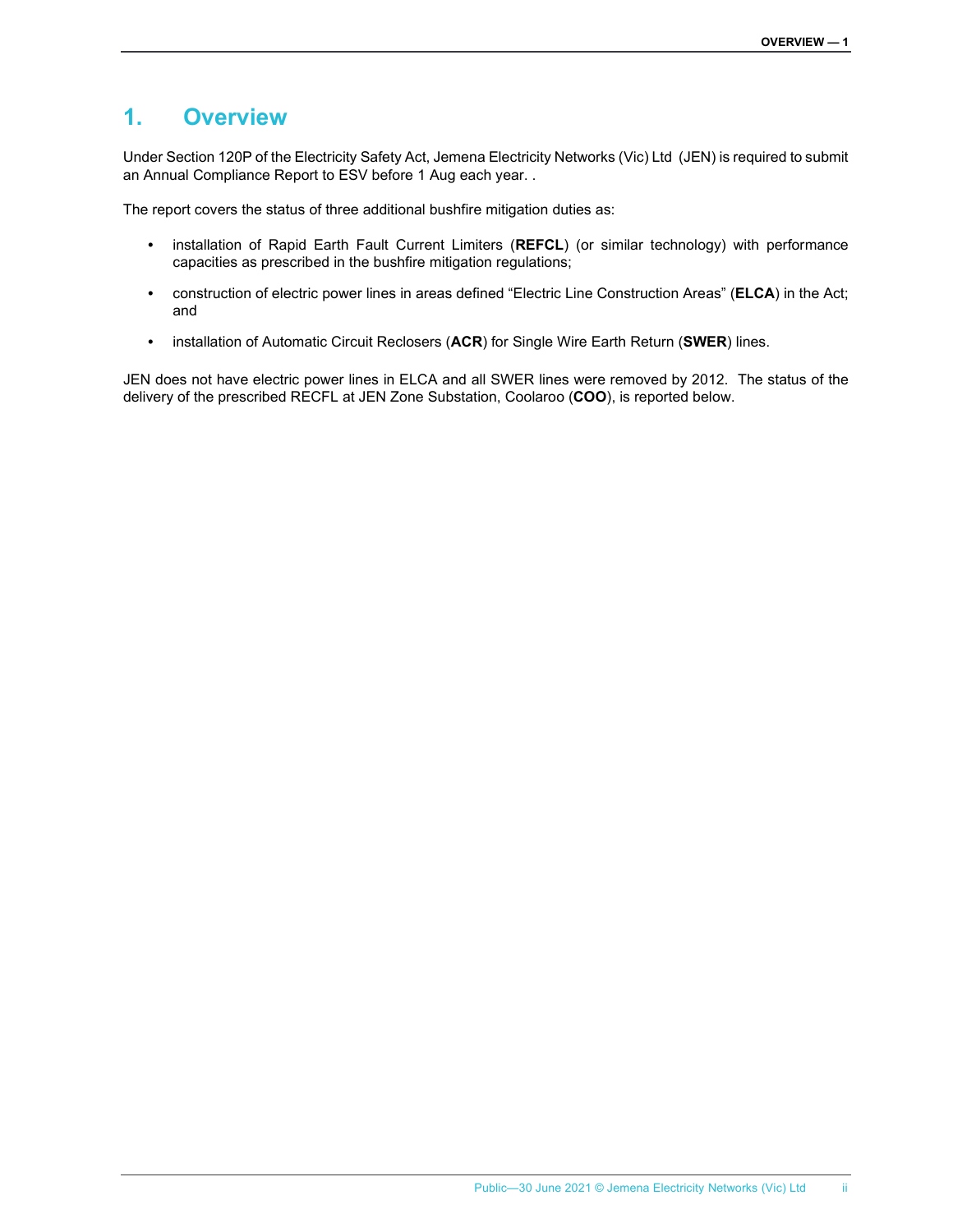## **2. S 120 P Annual Compliance Reports**

### **2.1.1 REFCL Program Status [S120 P (1) a(i)] (as at 30 April 2021)**

| <b>JEN REFCL Project Activities</b>        |                                                    | <b>Date</b><br><b>Completed</b> | <b>Percentage</b><br><b>Completed</b> | <b>Weightings</b><br>(indicative<br>only) |
|--------------------------------------------|----------------------------------------------------|---------------------------------|---------------------------------------|-------------------------------------------|
| Initiate                                   | <b>Business Case commenced</b>                     | Feb 2021                        | 100%                                  | 5%                                        |
|                                            | <b>Business Case approval</b>                      |                                 | 50%                                   | 5%                                        |
| Design                                     | Design commenced                                   | Jan 2021                        | 100%                                  | 5%                                        |
|                                            | Design complete                                    |                                 | 50%                                   | 5%                                        |
| <b>Procurement</b>                         | No. of REFCL units required                        |                                 | Two $(2)$                             |                                           |
|                                            | <b>REFCL order placed</b>                          |                                 | $0\%$                                 | 5%                                        |
|                                            | <b>REFCL delivered to site</b>                     |                                 | 0%                                    | 10%                                       |
| <b>Construction-</b><br>Lines              | Line works commenced                               |                                 | 0%                                    | 5%                                        |
|                                            | Line works completed                               |                                 | 0%                                    | 10%                                       |
| <b>Construction-</b>                       | <b>Station works commenced</b>                     |                                 | 0%                                    | 5%                                        |
| <b>Stations</b>                            | <b>Station works complete</b>                      |                                 | 0%                                    | 10%                                       |
| <b>Construction-</b><br><b>Third Party</b> | No. of affected HV Customer<br><b>Connections</b>  |                                 | Two $(2)$                             |                                           |
|                                            | <b>HV customer works</b><br>commenced              |                                 | 50%                                   | 5%                                        |
|                                            | <b>HV customer works</b><br>complete               |                                 | $0\%$                                 | 10%                                       |
| Testing/<br>Commissioning                  | <b>REFCL</b><br>testing/commissioning<br>commenced |                                 | $0\%$                                 | 5%                                        |
|                                            | <b>REFCL commissioned and</b><br>operable          |                                 | 0%                                    | 5%                                        |
| Close-out                                  | <b>REFCL at "required</b><br>capacity"             |                                 | 0%                                    | 10%                                       |
| <b>Total Weighted Percentage Complete</b>  |                                                    |                                 | 17.5%                                 | 100%                                      |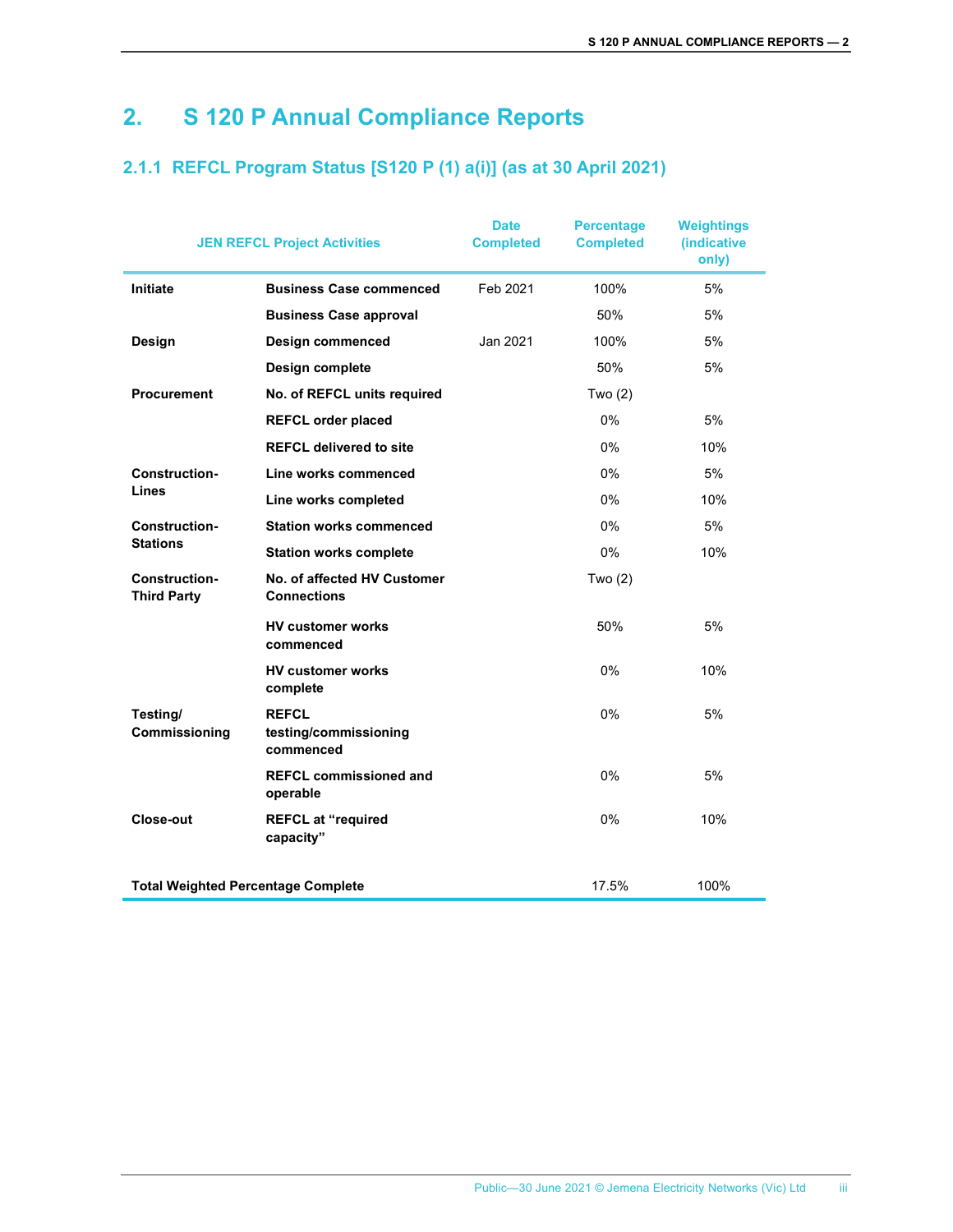#### **Notes:**

The above table reflects the status of JEN's REFCL program for the current reporting period (1 May 20 to 30 Apr 21) noting:

- 1. the project scope for COO is:
	- a) Install 2 x REFCL; and
	- b) Undertake network augmentation to comply with ESV granted exemptions;
- 2. the project scope for the 3 x JEN feeders supplied by AusNet Services owned Kalkallo (KLO) Zone Substation is:
	- a) Supply the predominantly overhead feeder (KLO22) from COO; and
	- b) Undertake network augmentation for other feeders to comply with ESV granted exemptions; and
- 3. JEN has two HV customer supply points that have REFCL based supplies:
	- a) Metro Trains Melbourne (MTM's) Roxburgh Park traction supply; and
	- b) Holcim Quarry at Oaklands Junction.

JEN has engaged with both customers regarding these supply connections.

#### **2.1.2 ELCA Program Status [S120 P (1) a(ii)]**

| <b>Total HV Electric Line Volumes</b>                        | At 1 May 2020<br><b>At 30 April 2021</b> |                 | <b>Progress over</b><br><b>Reporting Period</b> |  |
|--------------------------------------------------------------|------------------------------------------|-----------------|-------------------------------------------------|--|
| <b>Bare Construction in ELCA</b>                             | <b>Route Km</b>                          | <b>Route Km</b> | <b>Route Km</b>                                 |  |
| Polyphase                                                    | 0.0                                      | 0.0             | 0.0                                             |  |
| <b>SWER</b>                                                  | 0.0                                      | 0.0             | 0.0                                             |  |
| <b>Covered or Underground</b><br><b>Construction in ELCA</b> | <b>Route Km</b>                          | <b>Route Km</b> | <b>Route Km</b>                                 |  |
| Polyphase                                                    | 0.0                                      | 0.0             | 0.0                                             |  |
| <b>SWER</b>                                                  | 0.0                                      | 0.0             | 0.0                                             |  |

**Note:** There are no areas mandated as ELCA in the JEN distribution area. Therefore as defined by legislation, JEN is fully compliant with this bushfire mitigation obligation/duty.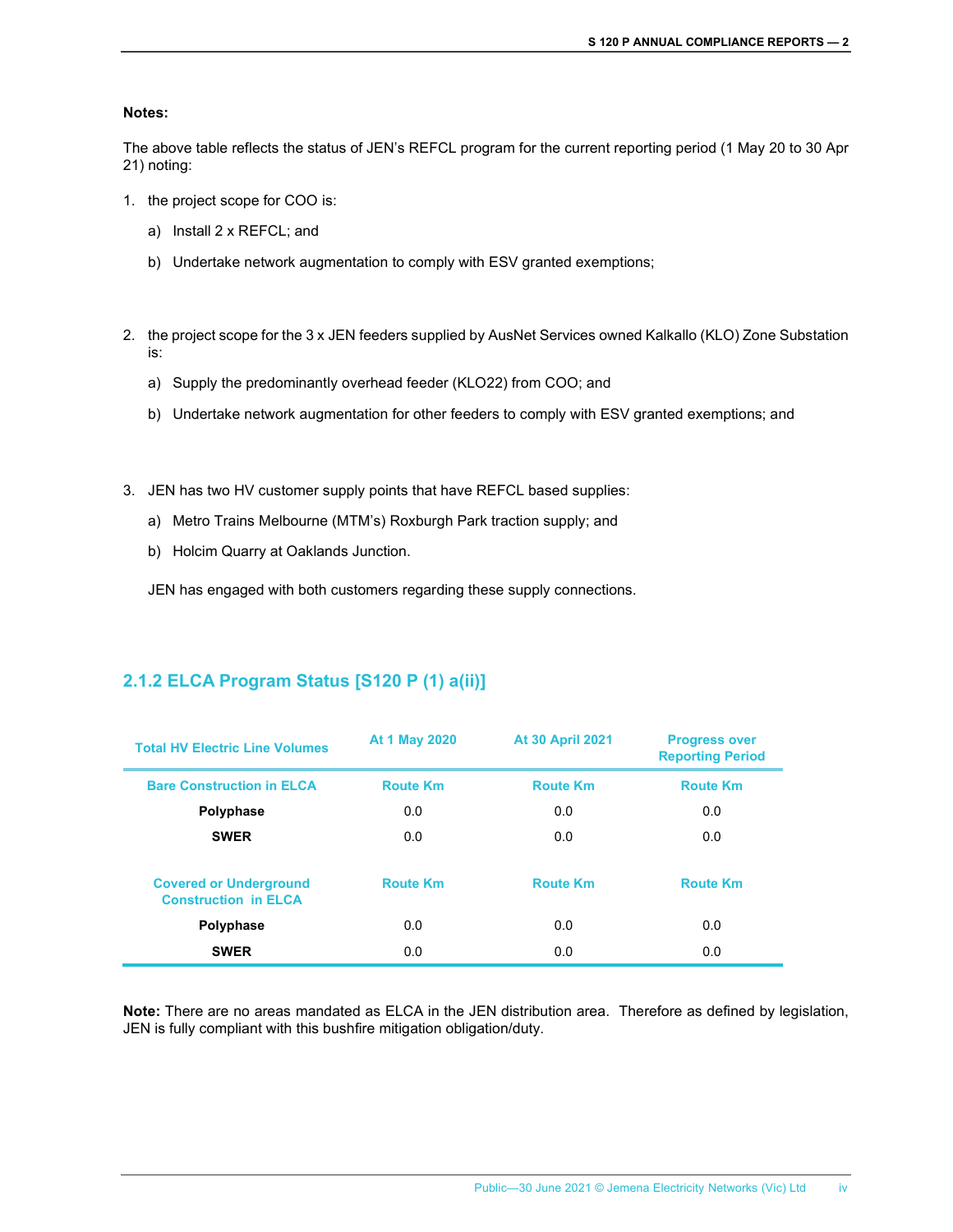### **2.1.3 SWER ACR Program [S120 P (1) a(iii)]**

| <b>ACR Name</b> | Feeder         | <b>Completion Date</b> |
|-----------------|----------------|------------------------|
| Not Applicable  | Not Applicable | Not Applicable         |

**Note:** JEN does not own or operate any SWER lines. Therefore as defined by legislation, JEN is fully compliant with this bushfire mitigation obligation/duty.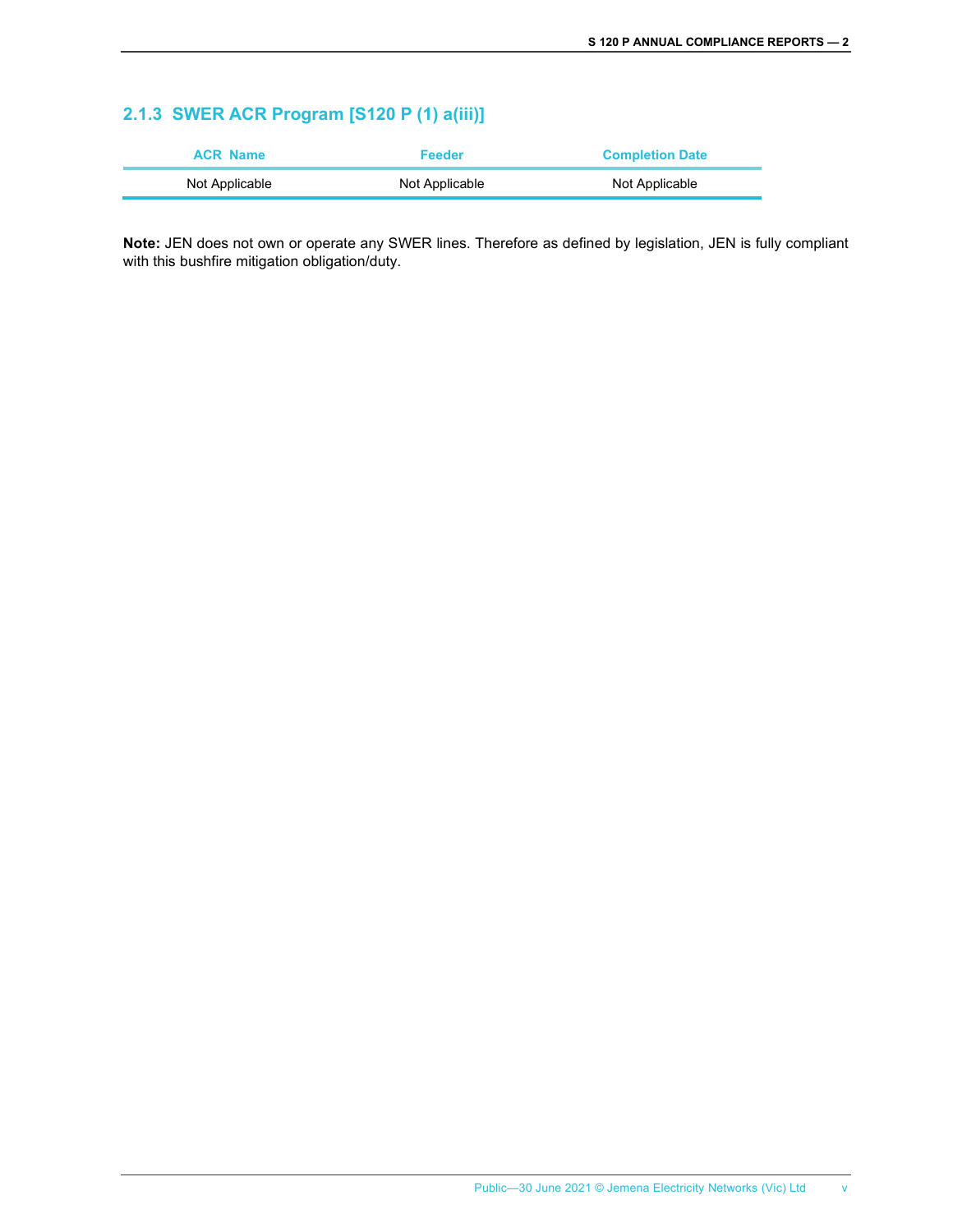| <b>JEN REFCL Project Activities</b>        |                                                    | <b>Date</b><br><b>Completed</b> | <b>Percentage</b><br><b>Completed</b> | <b>Weightings</b><br>(indicative<br>only) |
|--------------------------------------------|----------------------------------------------------|---------------------------------|---------------------------------------|-------------------------------------------|
| Initiate                                   | <b>Business Case commenced</b>                     | May 2021                        | 100%                                  | 5%                                        |
|                                            | <b>Business Case approval</b>                      | <b>June 2021</b>                | 100%                                  | 5%                                        |
| Design                                     | <b>Design commenced</b>                            | Jan 2021                        | 100%                                  | 5%                                        |
|                                            | Design complete                                    | Aug 2021                        | 100%                                  | 5%                                        |
| <b>Procurement</b>                         | No. of REFCL units required                        |                                 | Two $(2)$                             |                                           |
|                                            | <b>REFCL order placed</b>                          | <b>June 2021</b>                | 100%                                  | 5%                                        |
|                                            | <b>REFCL delivered to site</b>                     | Dec 2021                        | 100%                                  | 10%                                       |
| <b>Construction-</b><br>Lines              | Line works commenced                               | Aug 2021                        | 100%                                  | 5%                                        |
|                                            | Line works completed                               |                                 | 90%                                   | 10%                                       |
| <b>Construction-</b>                       | <b>Station works commenced</b>                     | Aug 2021                        | 100%                                  | 5%                                        |
| <b>Stations</b>                            | <b>Station works complete</b>                      |                                 | 90%                                   | 10%                                       |
| <b>Construction-</b><br><b>Third Party</b> | No. of affected HV Customer<br><b>Connections</b>  |                                 | Two $(2)$                             |                                           |
|                                            | <b>HV customer works</b><br>commenced              | <b>Jul 2021</b>                 | 100%                                  | 5%                                        |
|                                            | <b>HV customer works</b><br>complete               |                                 | 80%                                   | 10%                                       |
| Testing/<br>Commissioning                  | <b>REFCL</b><br>testing/commissioning<br>commenced |                                 | 0%                                    | 5%                                        |
|                                            | <b>REFCL commissioned and</b><br>operable          |                                 | 0%                                    | 5%                                        |
| Close-out                                  | <b>REFCL at "required</b><br>capacity"             |                                 | 0%                                    | 10%                                       |
| <b>Total Weighted Percentage Complete</b>  |                                                    |                                 | 76.0%                                 | 100%                                      |

#### **2.2.1 REFCL Program Status [S120 P (1) c(i)] (as at 30 April 2022)**

#### **Notes:**

The above table reflects the status of JEN's REFCL program for the reporting period (1 May 21 to 30 Apr 22) and includes:

- a) project funding is secured;
- b) completion of design and procurement activities;
- c) 90% completion construction works at COO including REFCL installation work; and
- d) 90% completion of distribution works.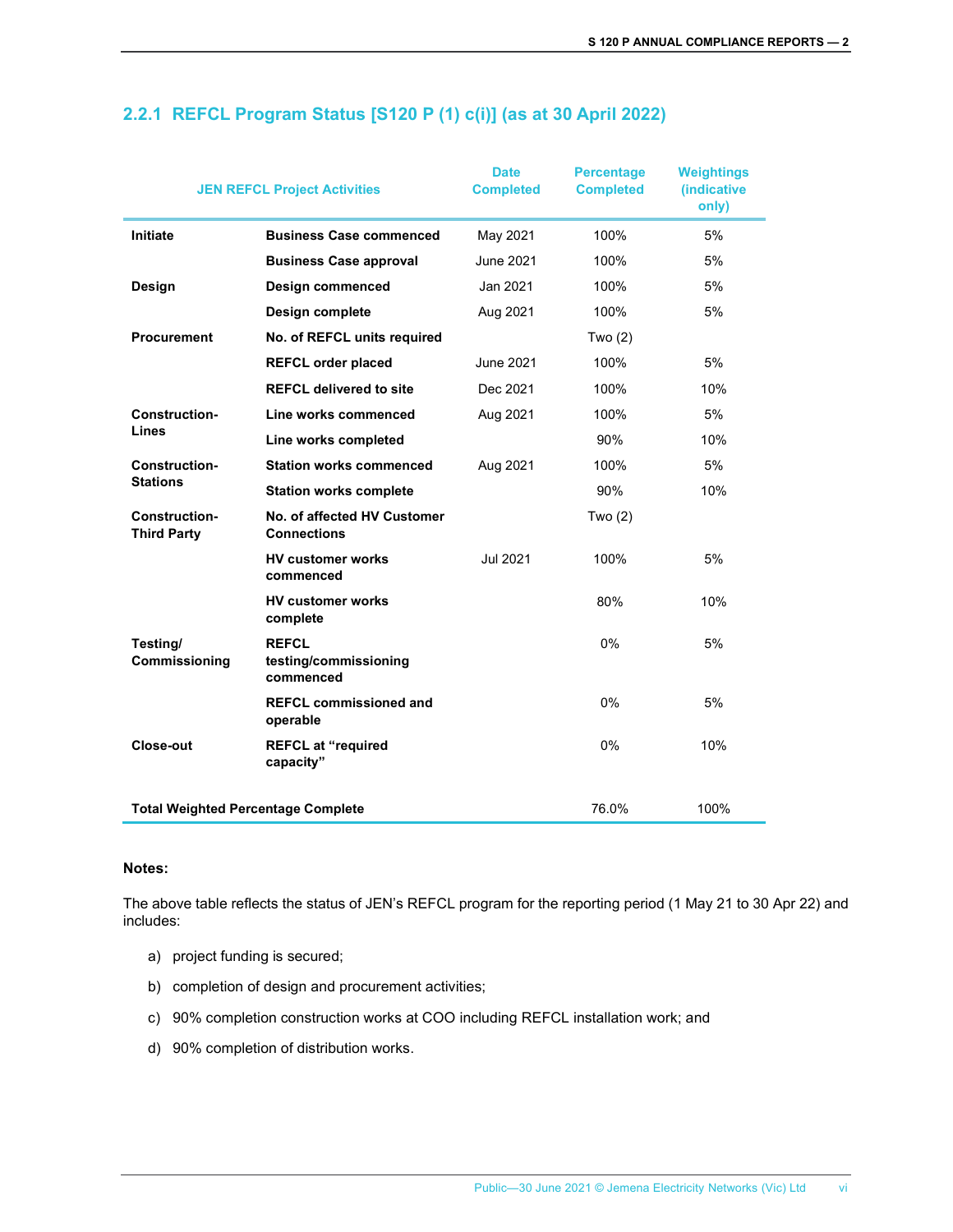| <b>Total HV Electric Line Volumes</b>                        | At 1 May 2021   | <b>At 30 April 2022</b> | <b>Progress over</b><br><b>Reporting Period</b> |
|--------------------------------------------------------------|-----------------|-------------------------|-------------------------------------------------|
| <b>Bare Construction in ELCA</b>                             | <b>Route Km</b> | <b>Route Km</b>         | <b>Route Km</b>                                 |
| Polyphase                                                    | 0.0             | 0.0                     | 0.0                                             |
| <b>SWER</b>                                                  | 0.0             | 0.0                     | 0.0                                             |
| <b>Covered or Underground</b><br><b>Construction in ELCA</b> | <b>Route Km</b> | <b>Route Km</b>         | <b>Route Km</b>                                 |
| Polyphase                                                    | 0.0             | 0.0                     | 0.0                                             |
| <b>SWER</b>                                                  | 0.0             | 0.0                     | 0.0                                             |

#### **2.2.2 ELCA Program Status [S120 P (1) c(ii)]**

**Note:** There are no areas mandated as ELCA in the JEN distribution area. Therefore as defined by legislation, JEN is fully compliant with this bushfire mitigation obligation/duty.

#### **2.2.3 SWER ACR Program [S120 P (1) c(iii)]**

| <b>ACR Name</b> | Feeder         | <b>Completion Date</b> |
|-----------------|----------------|------------------------|
| Not Applicable  | Not Applicable | Not Applicable         |

**Note:** JEN does not own or operate any SWER lines. Therefore as defined by legislation, JEN is fully compliant with this bushfire mitigation obligation/duty.